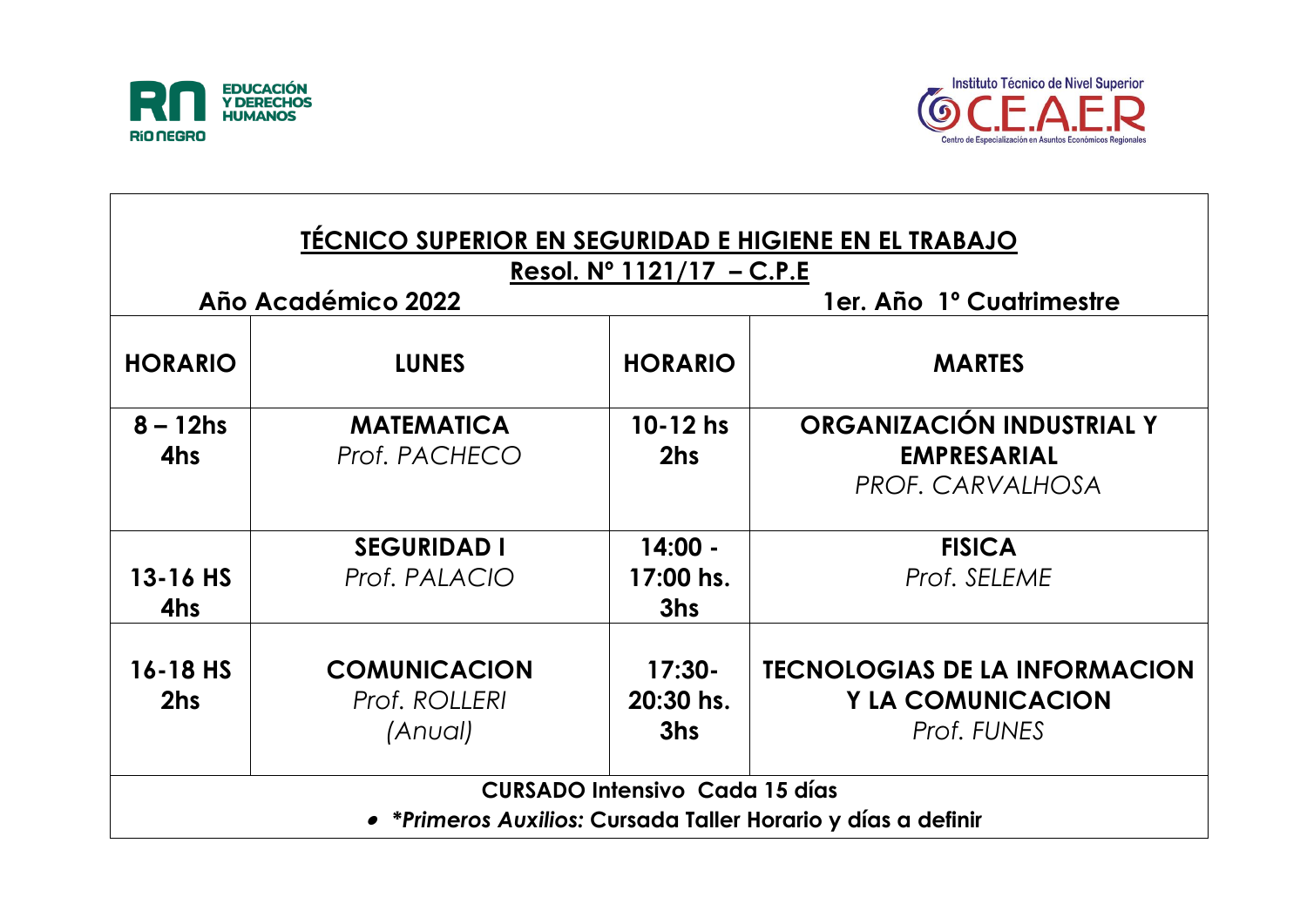

Г



| <b>TÉCNICO SUPERIOR EN SEGURIDAD E HIGIENE EN EL TRABAJO</b><br>Resol. $N^{\circ}$ 1121/17 – C.P.E<br>Año Académico 2022<br>2do. Año 1º Cuatrimestre |                                                                                   |                    |                                              |  |  |
|------------------------------------------------------------------------------------------------------------------------------------------------------|-----------------------------------------------------------------------------------|--------------------|----------------------------------------------|--|--|
| <b>HORARIO</b>                                                                                                                                       | <b>LUNES</b>                                                                      | <b>HORARIO</b>     | <b>MARTES</b>                                |  |  |
| $10 - 12$<br>2hs                                                                                                                                     | <b>RELACIONES HUMANAS</b><br>Prof. CARVALHOSA                                     | $8 - 12$ hs<br>4hs | <b>SEGURIDAD II</b><br>Prof. DI LERNIA       |  |  |
| $13 - 15$<br>3hs                                                                                                                                     | <b>FISICA II</b><br>Prof. CAYOLO                                                  | $14 - 16$<br>2hs   | <b>ESTADISTICA Y COSTOS</b><br>Prof. ESCOBAR |  |  |
| 15 – 18hs<br>3hs                                                                                                                                     | <b>PRACTICA</b><br><b>PROFESIONALIZANTE II</b><br>(Anual)<br><b>Prof. CROWLEY</b> | $16 - 20$<br>4hs   | <b>TOXICOLOGIA LABORAL</b><br>Prof. NAVARRO  |  |  |